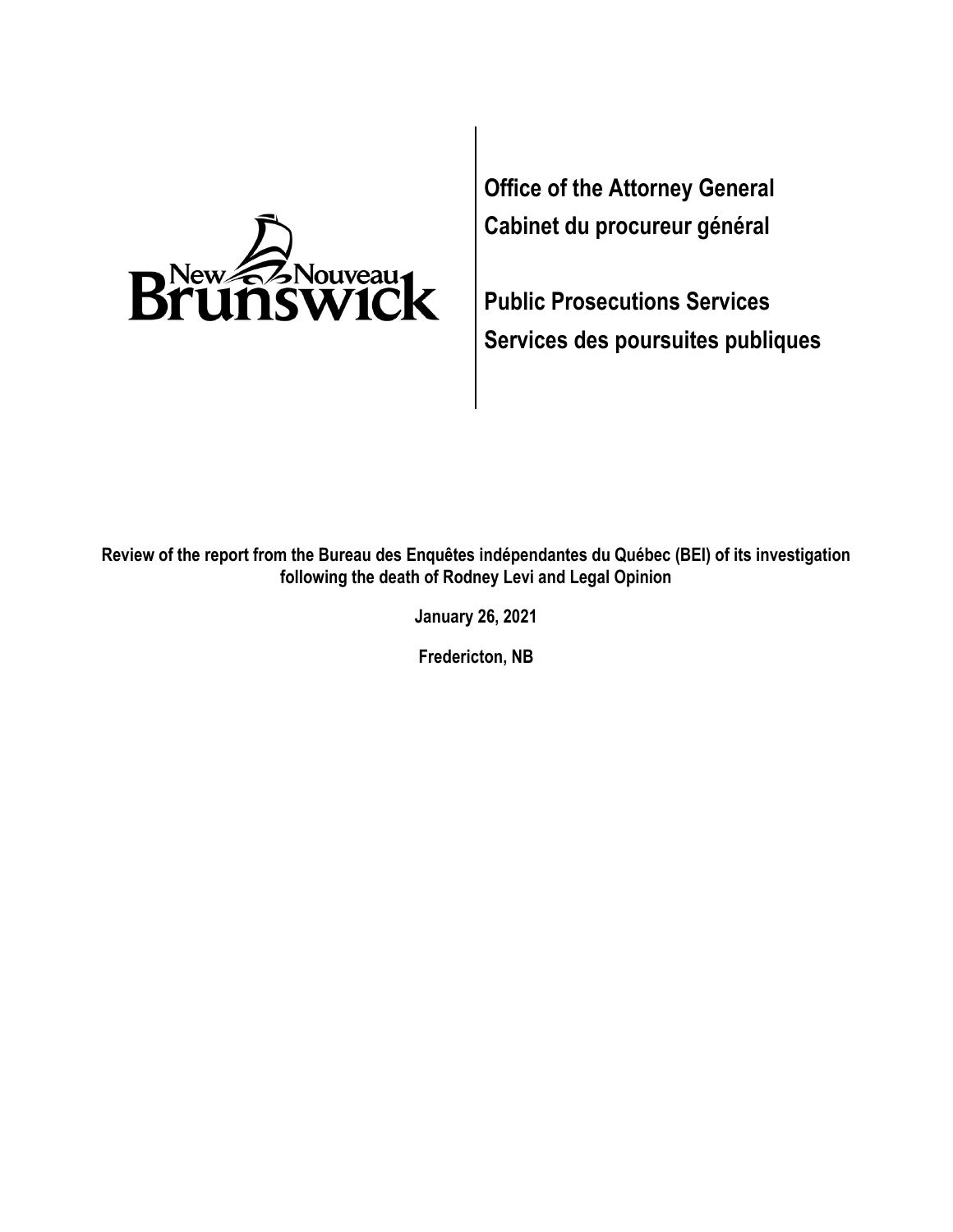On December 18, 2020, Public Prosecution Services of New Brunswick (PPS) received from the Bureau des Enquêtes indépendantes du Québec (BEI) the result of their investigation following the death of Mr. Rodney Levi (d.o.b. 1971-10-15) which happened at **Route 425 (Boom Road), near Sunny Corner**, in New Brunswick. Mr. Levi was shot and died following a Royal Canadian Mounted Police (RCMP) intervention that took place at the aforementioned address on June 12, 2020, in the early evening. Since RCMP members were involved in the incident, an independent investigative agency was retained to investigate the event, namely the BEI. PPS must now determine, according to its policies and the law, if criminal charges are warranted against the peace officers involved in this shooting.

The evidence gathered by the BEI consists mainly of statements taken from the actual witnesses to the event, a short video taken by one of the witnesses that shows part of the actual event, statements from other material witnesses as well as expert reports, like the final post mortem report, a toxicology report as well as others. The file also contains the investigative notes of the BEI investigators.

The statements obtained from the actual witnesses to the event are basically all in agreement as to what happened and the 38 second video seized by the BEI confirms the witnesses' versions of this event. This writer intends to briefly summarize what exactly happened and then, look in the details of each witness's version.

I this document, I will refer to the two officers involved as officer "A" and officer "B". As for the witnesses, I will refer to them as "Witness 1", "Witness 2", "Witness 3", etc.

On June 12, 2020, late afternoon, the victim Rodney Levi asked an acquaintance, Witness 1, to give him a ride on his side-by-side. Mr. Levi asked Witness 1 to "drive him somewhere". Witness 1 agreed and they ended up at the residence of Witness 2, Route 425 (Boom Road), near Sunny Corner, in New Brunswick. This address is only a few kilometers away from Mr. Levi's place of residence in Metepenagiag.

Both Mr. Levi and Witness 1 arrived at Witness 2's residence around 5:00 p.m. Mr. Levi wanted to discuss with Witness 2 but, according to all witnesses at the residence, Mr. Levi's behaviour was strange and he looked like he might have been under the influence of something. Nobody saw him drink any alcohol but nevertheless, his behaviour did not seem normal. They describe his behaviour as being erratic and edgy. He kept going in and out of Witness 2's residence and kept saying he was depressive. At this point, Witness 2 and Witness 3 asked both Mr. Levi and Witness 1 if they wanted to stay for dinner since they were having a BBQ outside. The two of them agreed.

While the meal was being prepared, Mr. Levi kept going in and out of the house and at one point, Witness 5, who lives at Route 425 with Witness 2 and his family, saw that Mr. Levi had taken two big knives from a "knife block" in the kitchen. Witness 5 yelled, "knife, knife, he's got a knife". Mr. Levi had the knives in his hand but put them in the front pocket of his sweater, a red hoodie he was wearing that day.

People present tried to convince Mr. Levi to let go of the knives, but he kept refusing, even saying that they were his, though it was clearly not the case. Mr. Levi was not threatening anybody directly with the knives but since he was refusing to give them back, that his behavior was strange and erratic and that he looked like he was under the influence, Witness 2 asked Witness 3 to get into the house, lock the door and call 911. Unbeknownst to Witness 2, Witness 4, who was also present, had arrived at the same conclusion and also called 911, not knowing that Witness 3 had already done so.

The first RCMP officer, Officer A, arrived on scene around 19:16. When he showed up, Mr. Levi was on the back patio attached to the residence. The evidence shows that Officer A approached Mr. Levi calmly and engaged in a conversation with him, trying to convince him to relinquish the knives. Mr. Levi was refusing but was also saying he wanted an ambulance since he was not feeling well. Officer A agreed, also noting that Mr. Levi's behavior was not normal. At this point, Officer A believed that Mr. Levi would need to be apprehended under the *Mental Health Act* and the ambulance was called.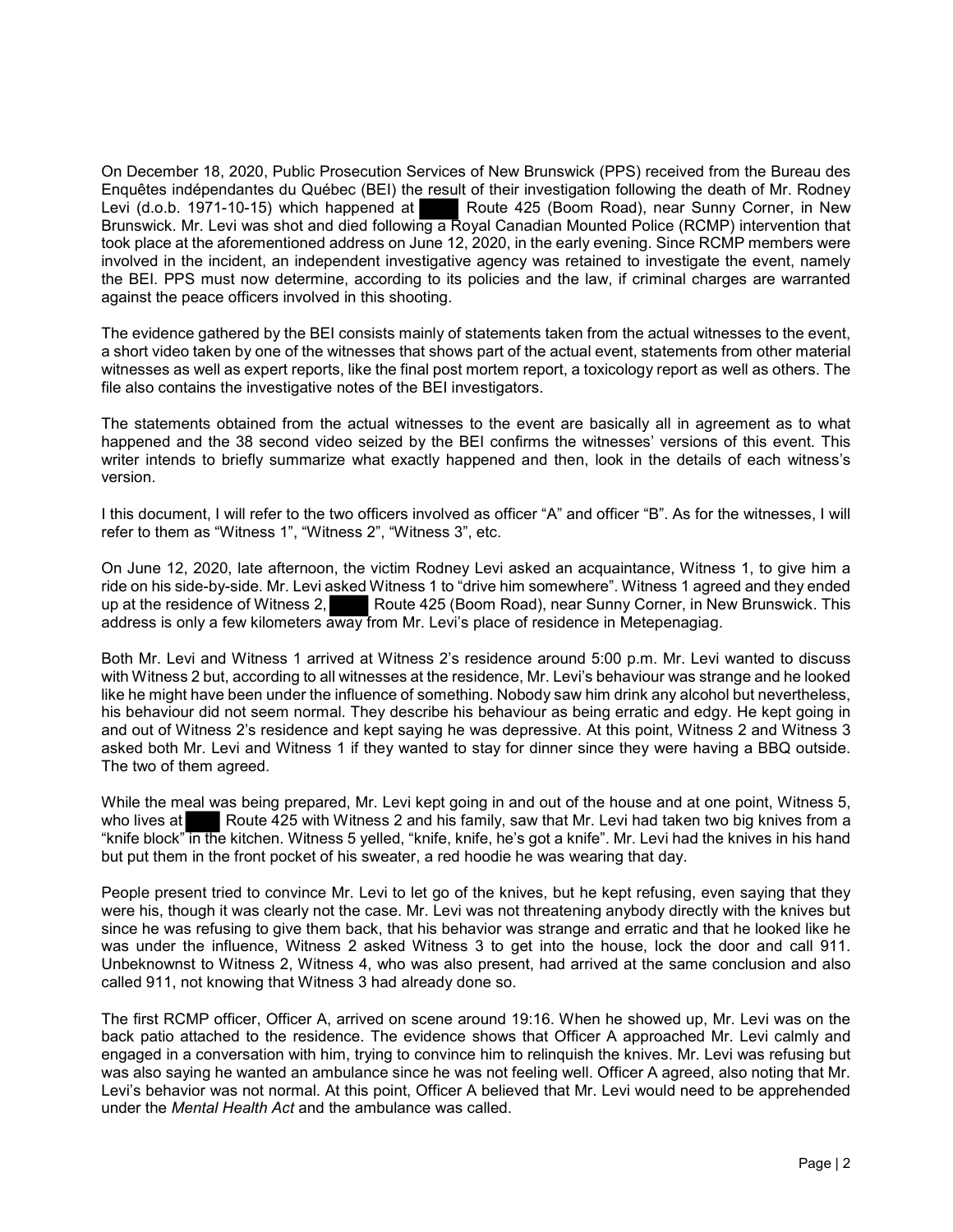While waiting for the ambulance, Officer A was still trying to convince Mr. Levi to drop the knives. That is when a second RCMP officer, officer B, also arrived on scene. Both officers were with Mr. Levi on the house's back patio. Civilian witnesses were also present on the patio.

At this point Mr. Levi had the kitchen knives in the front pocket of his hoodie and the officers were calmly trying to convince him to give them back. He kept refusing and at one point, took them out of the pocket and started to waive them around. Both officers were at a distance of between four to six feet away from Mr. Levi, on the patio where, I repeat, civilians were also present.

The officers kept asking Mr. Levi to give back the knives, without success. That's when Officer B took his taser gun out of his holster and repeated his command to Mr. Levi to drop the knives which, at this point, Mr. Levi was holding in each of his hands. Mr. Levi refused and Officer B shot him with his taser. This taser shot did not seem to have much effect on Mr. Levi and that's when he said, according to witnesses, something like, "You'll have to put a bullet in me". Officer B shot Mr. Levi a second time with his taser and this time, it had some effect. Mr. Levi started jumping around but did not let go of the knives. A third taser shot was administered by officer B. Again, it had its effect and Mr. Levi dropped one of the knives. However, he immediately picked it up and was holding both knives by their handles, one in each hand, parallel to the ground and pointing them towards Officer A who was standing a mere four to six feet away. That's when, according to witnesses, Mr. Levi lunged toward Officer A who then, using his firearm, shot Mr. Levi twice. The victim fell to the floor and even though first aid measures was performed, when the first paramedic arrived on scene he could find no pulse on Mr. Levi. The victim was rushed to the hospital where he was pronounced dead soon after.

Each statement by each witness was carefully reviewed by this writer and I intend to summarize them all, as best as possible, starting with the one given by Witness 1.

### **1. Statement of Witness 1**

Witness 1, 21 years old at the time of the incident, was an acquaintance of Mr. Levi. One June 12, 2020 around 5:00 p.m. he was home when Mr. Levi showed up and asked to go on a drive with Witness 1 on his side-byside ATV. Witness 1 accepted and they went for a drive, ending up at Route 425, Witnesses 2 and 3's residence. Witness 1 says that Mr. Levi was not carrying anything with him and that he did not notice anything particular at that point. Upon arrival at said address, Mr. Levi went into the house and asked Witness 1 to wait for him. Witness 1 noticed that other people were present outside, but most were unknown to him. They nevertheless asked him to join them, which he did. After roughly 20 minutes, Mr. Levi got out of the residence, went to Witness 1 and started to tell him that he was depressed and wanted to leave. That's when Witness 2, also noting that Mr. Levi did not look well, asked both Mr. Levi and Witness 1 if they wanted to join them for dinner. Both accepted. During the dinner preparations, Witness 1 noticed that Mr. Levi went into the house for what Witness 1 thought was to use the bathroom. However, a few minutes later he heard who he thought was Witness 4 yell, "knife, he has knives", meaning Mr. Levi had knives. When Mr. Levi got out of the house, Witness 1 states that "he was changed". Witness 1 believes that Mr. Levi had taken the knives from the Witnesses 2 and 3's residence since he did not have any of those when he drove him there. Mr. Levi was standing on the patio, with the knives and was saying he was depressed. Witness 1 says that he tried to convince Mr. Levi to drop the knives, telling him that the Witnesses 2 and 3 had been really nice to them, invited them to dinner and that this was not something he should be doing. Witness 1 was not successful. At one point he noticed that Witness 4 had called 911 and he tried once more to convince Mr. Levi to give back the knives but to no avail.

Witness 1 then states that he saw "the first officer", i.e. Officer A, arrived on scene and the officer asked Mr. Levi something like, "Hey Rodney, what's going on?" At this point, the situation was relatively calm and the officer was trying to convince Mr. Levi to let go of the knives. Mr. Levi was on the patio and also present were Witnesses 1, 2 and 5. Officer A went up on the patio also. A second RCMP officer arrived (officer B) and at this point, both officers were asking Mr. Levi to take his hands out of his hoodie jacket's pocket, where clearly the knives were hidden.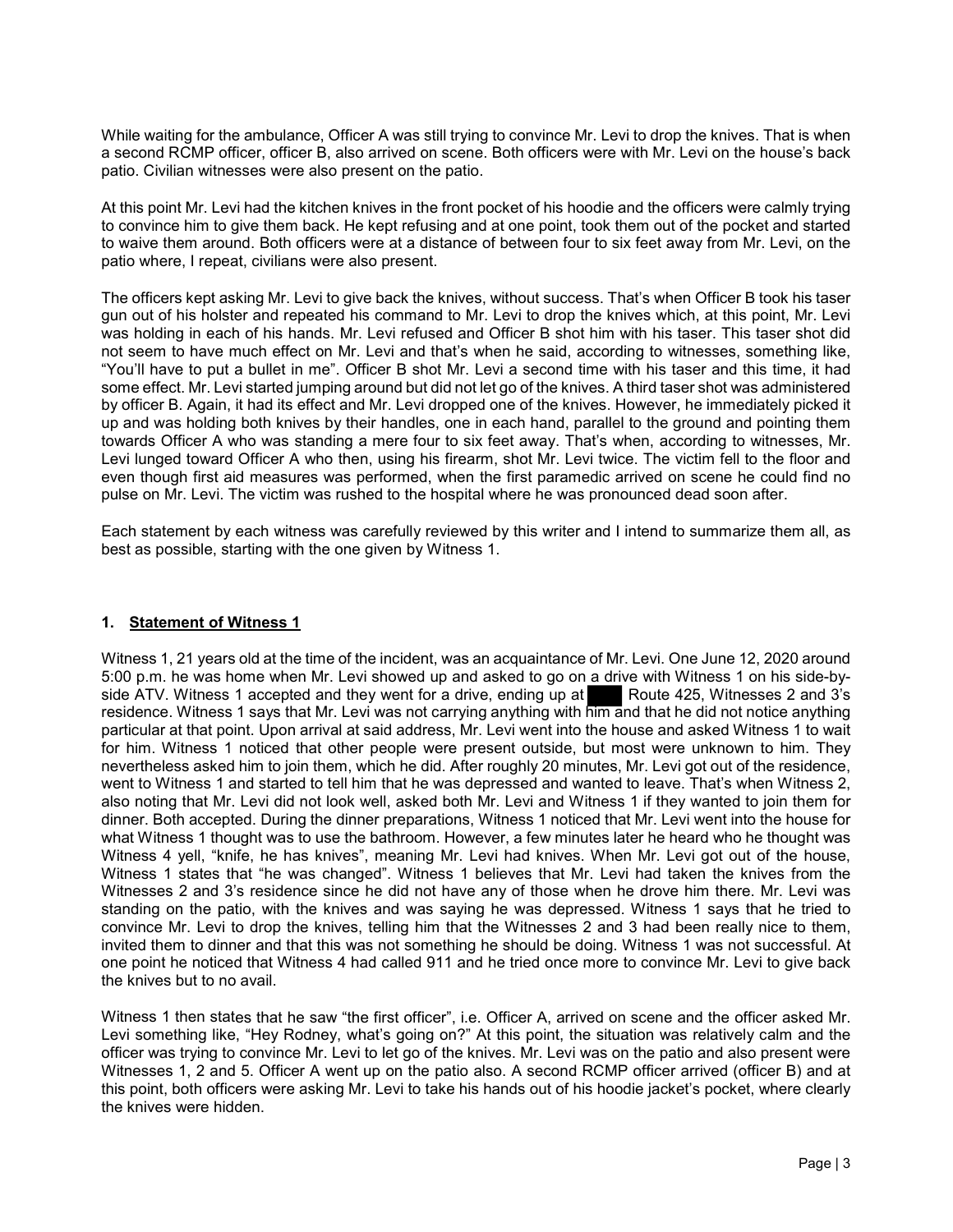The second officer (officer B) also went on the patio and kept talking to Mr. Levi, asking him to take his hands out of his hoodie's pocket. Mr. Levi did and had cigarettes in his hands. The officers told Mr. Levi that if he kept being uncooperative, they would have no choice but to apprehend him. That's when, according to Witness 1, Mr. Levi put his hands back in his pocket, where the knives were, and the situation became more tense. Officer B took out his taser gun since Mr. Levi had put his hands back in his hoodie's pocket.

Witness 1 says that he did not see when Mr. Levi ended up taking the knives out of his hoodie's pocket but he clearly saw Officer B used his taser gun on Mr. Levi. According to Witness 1, the first taser shot did not seem to work. The second shot did and that's when Mr. Levi would have dropped one of the knives but managed to pick it up back immediately. Witness 1 states that Mr. Levi was at this point holding both knives, one in each hand, at hip level and blades forward. That's when he would have been hit by a third taser shot. Witness 1 states that after this third taser shot, Mr. Levi looked "shocked" and made a step towards Officer A who was only a few feet away. That's when Officer A shot Mr. Levi twice with his firearm and Mr. Levi went down. While all of this was happening, Witness 1 was on the patio, a mere five to six feet away from the scene.

## **2. Statement of Witness 2**

Witness 2, Witness 3, Witness 4 and Witness 5 all live all live at Route 425, near Sunny Corner). Witness 2 works in the building next door to the residence.

Witness 2 states that he knew Rodney Levi since Mr. Levi was an occasional attendee at Witness' 2 place of worship. Witness 2 also states that it was not unusual for Mr. Levi to drop by his residence, unannounced, so he could discuss his personal problems. He mentions that the last time he had seen Rodney Levi before June 12, 2020 was during the last Christmas holiday season. He says that during that visit, Mr. Levi was completely "paranoid", under the influence of drugs and kept saying that some people were out to get him.

Like mentioned above, Witness 2 states that the next time he saw Mr. Levi was on June 12, 2020. Around 5:00 p.m. that afternoon, Mr. Levi arrived unannounced, as it was his practice, at the Witness 2's residence. He was accompanied by a young man he did not know but who introduced himself as (Witness 1).

Upon their arrival, Mr. Levi indicated that he wanted to speak with him. Witness 2 proposed to go for a walk, but Mr. Levi refused and said that he wanted to stay on the patio. Mr. Levi was agitated, and Witness 2 strongly suspected that he was under the influence of drugs. He was not acting normally. Mr. Levi kept going in and out of the house which made Witness 2 uncomfortable considering his state of mind. According to Witness 2, Mr. Levi was showing signs of what he describes as paranoia.

The presence of Mr. Levi was making Witness 2 uncomfortable since it was now around 5:00 p.m. and his family (minus his daughter) was all there. He offered to Mr. Levi to talk to him, to pray together and hoping that he would leave soon. He states that he did not trust Mr. Levi that afternoon, because of his out-of-ordinary behavior and he was worried about his family.

However, Mr. Levi did not show any signs of wanting to leave and that's when Witness 2 decided to invite him for dinner, as well as Witness 1. He states that he wanted the dinner to be held outside, as he was not trusting Mr. Levi to be inside his house.

During the meal preparation, Mr. Levi kept going in the house and each time, Witness 2 had to go into the house and bring Mr. Levi back outside on the patio. It's during that time frame that Witness 4 and his friend Witness 5 came home from work. At this point, Witness 2 describes Mr. Levi as unstable, nervous and constantly moving around on the patio, but not threatening.

Not long after Witnesses 4 and 5 arrival, Witness 2 states that Mr. Levi managed one more time to get inside the house and that's when he heard either Witness 4 or 5 yell, "knife, knife, he's got a knife" and while he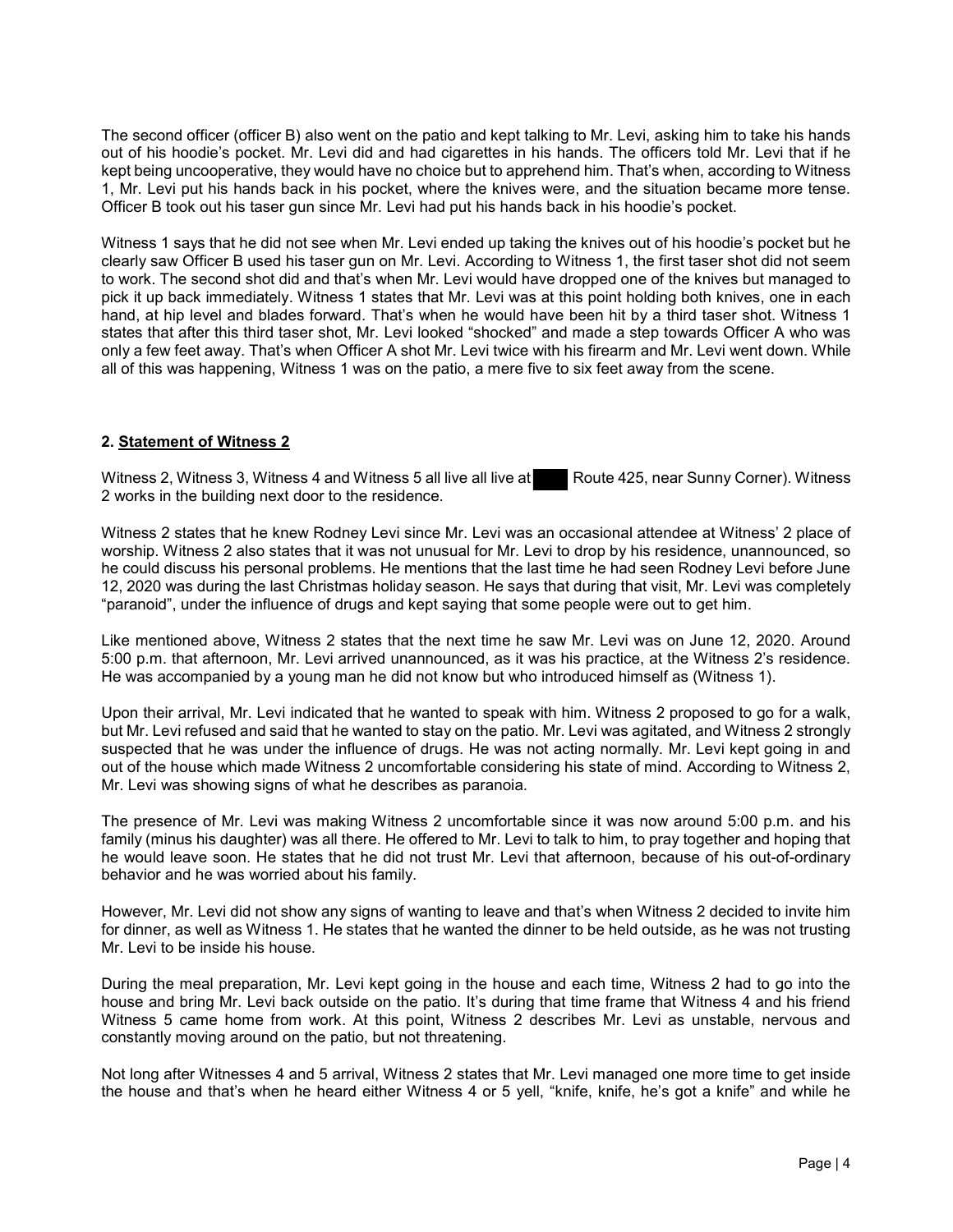states that he did not see Mr. Levi grab the knives, Witness 2 assumed that they were kitchen knives that were kept in a "block" in the kitchen, near the microwave oven. He describes these knives as being "a butcher knife" and a long "slicing knife" with an about 10-inch blade on each.

That's when he tried to calm the situation down and calmly asked Mr. Levi to give the knives back. He was worried that Mr. Levi was going to injure himself or one of his family members. At this point, he describes Mr. Levi as being "confused" but not looking for a fight. Witness 2's wife, Witness 3, was also asking Mr. Levi for the knives, saying that she needed them to prepare the meal. She asked him to drop them or, if he insisted in keeping them, to leave with them. Witness 1 joined them and asked Mr. Levi to let go of the knives and that they should leave.

While not expressly threatening anyone with the knives, Witness 2 states that Mr. Levi was holding both knives in his hands and was swinging them around erratically. Everybody on the patio was keeping their distance from Mr. Levi, not knowing what he was going to do. He kept asking Mr. Levi to put the knives down and at one point, he did comply. However, Mr. Levi put his feet on the knives and kept saying he wanted the knives, that he needed them. He was adamant about keeping them with him. Mr. Levi then picked the knives up again and kept them in his hands. That's when Witness 2 told his wife to go back inside the house and to call the police, discretely. While Witness 3 went into the house, Witness 2 and Witness 5 stayed on the patio with Mr. Levi. That's when Witness 2 noticed that Witness 4 had gone to the garage to also call the "911" service.

Witness 2 states that it took about 10 minutes for the first officer, Officer A, who was known to him, to show up at the residence. Upon arrival, he states he saw the officer call for back up almost immediately. The officer also called for an ambulance. Witness 2 mentions that at this point, Officer A was calm and talking softly to Mr. Levi, asking him to let go of the knives. Mr. Levi was answering back that he needed an ambulance and, according to Witness 2, mentioned that at least three times. Officer A then called again for an ambulance.

Officer A went on the patio where Witnesses 2, 1 and 5 were also present. According to Witness 2, the officer was about six feet away from Mr. Levi. He states he heard the officer ask Mr. Levi if he wanted to injure himself and Mr. Levi answered in the affirmative, that he had a suicide plan and that he might use the knives. The officer then told Mr. Levi that he would have to intervene under the *Mental Health Act.* Mr. Levi seemed to understand what that meant and kept asking for an ambulance.

It's at this point that the second officer, Officer B showed up. Officer A moved a bit on the patio and was now standing with his back to the house, roughly six feet away from Mr. Levi, on the same level, while Officer B took positioned himself on the other level (there are three steps between the levels), also at a distance of about six feet from Mr. Levi. Officer B would have then addressed Mr. Levi by his name saying something like, "Hey Rodney, nice to see you back, it's been a while" and that it would be really helpful if he would be able to give the knives back and put his hands on his head. At this point, according to Witness 2, Mr. Levi had his hands in his hoodie's pocket, where the knives were.

Officer B kept asking Mr. Levi to put his hands on his head and that he would retrieve the knives. However, Mr. Levi was saying "relax" but kept his hands in his pocket. Witness 2 states that he invited Mr. Levi to pray while waiting for the ambulance and that he should give the knives back. Mr. Levi refused, saying he needed the knives and kept asking for an ambulance. That's when Officer B told Mr. Levi that if he was cooperative, he would be able to sit in the air-conditioned police cruiser while waiting for the ambulance but that he needed the knives first.

According to Witness 2, that's when Mr. Levi put his hands back in his pocket, and took the knives out, one in each hand. He states that this is when Officer B took out his taser gun but kept it pointed to the ground. Officer A took out his firearm, which he kept also pointed to the ground. Witness 2 states that the situation was now looking dangerous and he moved a bit on the patio to get out of the way.

Officer B then yelled at Mr. Levi to drop the knives but he refused. According to Witness 2, that's when Officer A asked his partner, at least twice, something like, "Am I really going to have to do this?" Officer B kept asking Mr. Levi to show his hands but Mr. Levi became more and more agitated and was refusing to comply.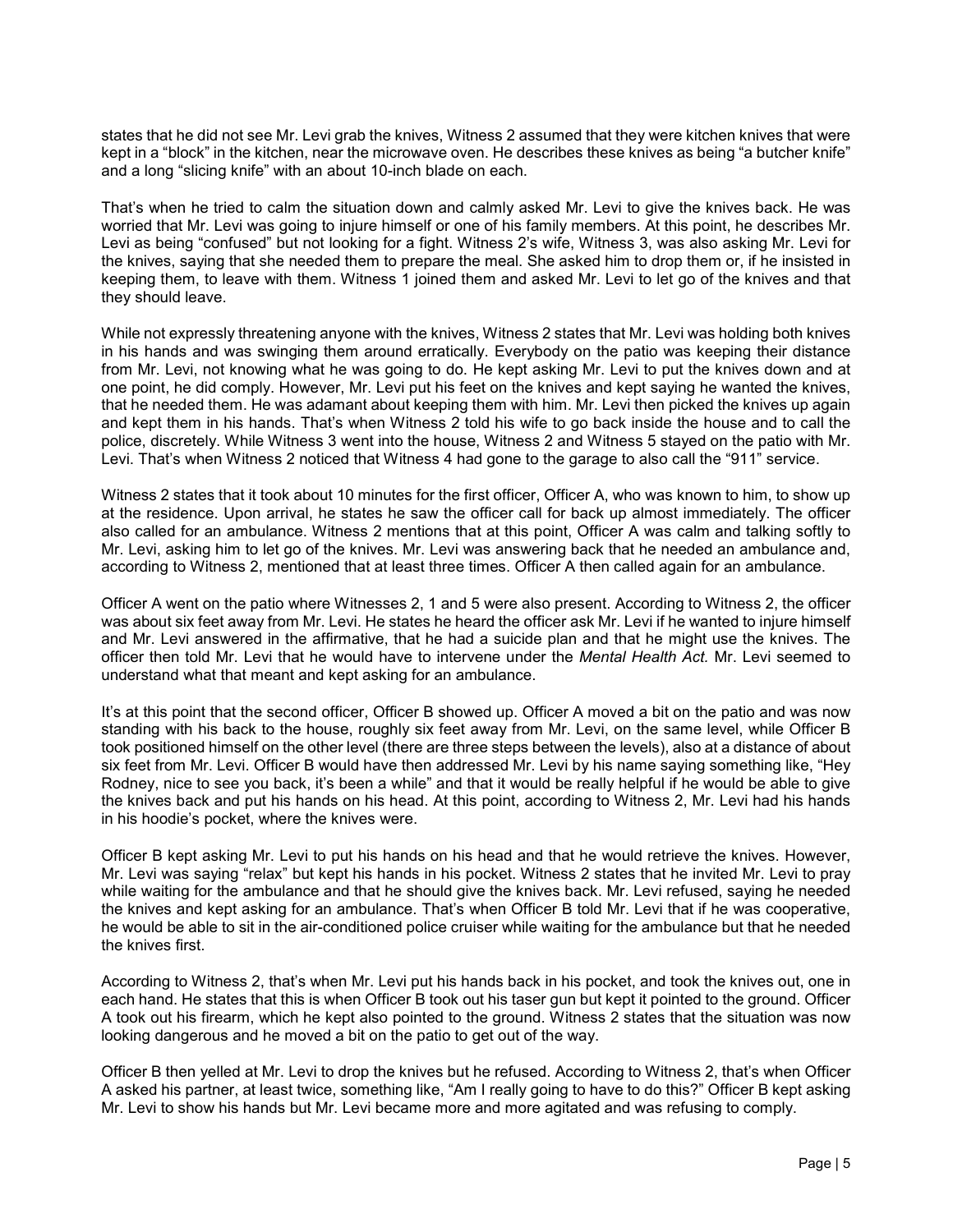At one point, Mr. Levi made a move, Officer B yelled at him not to do that and to show his hands again. Mr. Levi refused and that's when Officer B shot him with his taser gun. Witness 2 states that it did not seem to have any effect on Mr. Levi who then started laughing and said, according to Witness 2, "You're gonna have to put a bullet in me". Officer B shot Mr. Levi a second time with the taser gun and this time it had an effect. Mr. Levi dropped one of the knives while grimacing but picked it up immediately. He was, at this point, holding a knife in each hand and that's when Officer B shot him a third time with the taser gun. Mr. Levi reacted again by grimacing and, according to Witness 2, looked like he had "stepped on a hornet's nest". He was waving the knives around, kept swearing and looked really angry. Witness 2 thought at that moment that he might even injure himself with the knives but that's when he saw Mr. Levi "lunge" towards Officer A with a knife in each hand, pointing towards the officer who still had his back to the house with nowhere to go. That's when he saw Officer A shoot at Mr. Levi twice in the chest area. Witness 2 states that at this point, Mr. Levi was at a distance of plus or minus five feet from Officer A

Upon being shot, Mr. Levi immediately fell on the floor. Witness 2 heard the officers calling on their radio "shots fired, shots fired" and requesting, again, an ambulance that showed up later. He states the officers immediately attended to Mr. Levi, trying to help him by putting pressure on the wounds and performing first aid measures. He states that he helped the officers in those maneuvers. The ambulance finally arrived, Mr. Levi was put in it and it drove away.

# **3. Statement of Witness 3**

Witness 3 is the wife of Witness 2 and lives at the same address as her husband. She states that on June 12, 2020, around 5:00 p.m., she was sitting on her balcony when Rodney Levi showed up, without any notice. She states that in her opinion, Mr. Levi was intoxicated even though when asked about it, he denied it. Mr. Levi mentioned that he wanted to speak to her husband, Witness 2, who works for an institution which is next door to the residence. This was not the first time Mr. Levi showed up at their place looking for her husband and this time, he was accompanied by a young man she did not know but who introduced himself as Witness 1.

Upon Mr. Levi's arrival, her husband asked him to go for a walk, but Mr. Levi refused, preferring to stay at the house, stating that he was tired and hungry. That's when her husband invited both gentlemen for dinner.

While she was preparing dinner, she states that she was uneasy about Mr. Levi's presence since, in her opinion, he was clearly under the influence of something. She did not want him in the house and kept telling him that he should get outside, using the COVID-19 situation as an excuse. However, Mr. Levi kept coming in and out of the house and she did not want to be left alone with him. During the meal, she states that Mr. Levi kept saying that he was depressive and that he wanted to move to Alberta.

At one point, Mr. Levi went back into the house and Witness 4 and his friend, Witness 5, followed him because they did not trust him. That is when Witness 5 came back outside, yelling that Mr. Levi had a knife. Mr. Levi also came outside, on the patio, followed by Witness 4. She states that she could see the knives poking out of Mr. Levi's hoodie pocket and she recognized them as hers when he took them out. She states that at this point herself, her husband and the children calmly and gently asked Mr. Levi for the knives but he flatly refused, telling them to leave him alone. She describes Mr. Levi's behavior at this point as "aggressive" even though he was not threatening anyone in particular.

Since Mr. Levi was not giving the knives back, her husband, Witness 2, told her to get in the house and call "911", which she immediately did. She estimates that maybe five minutes elapsed between the time she saw the knives in Mr. Levi's possession and her calling "911". She remained inside, anxious as to what was going on, when one of Witness 4's friends, Witness 6, showed up and she asked him to stay with her.

She states that at one point, she saw Mr. Levi take the knives and put them on the patio floor but he kept a foot on them. She also states that she saw the first officer, Officer A, an officer she knew, arriving on scene but that she did not see the knives out at that point. She also states that she saw the second officer arriving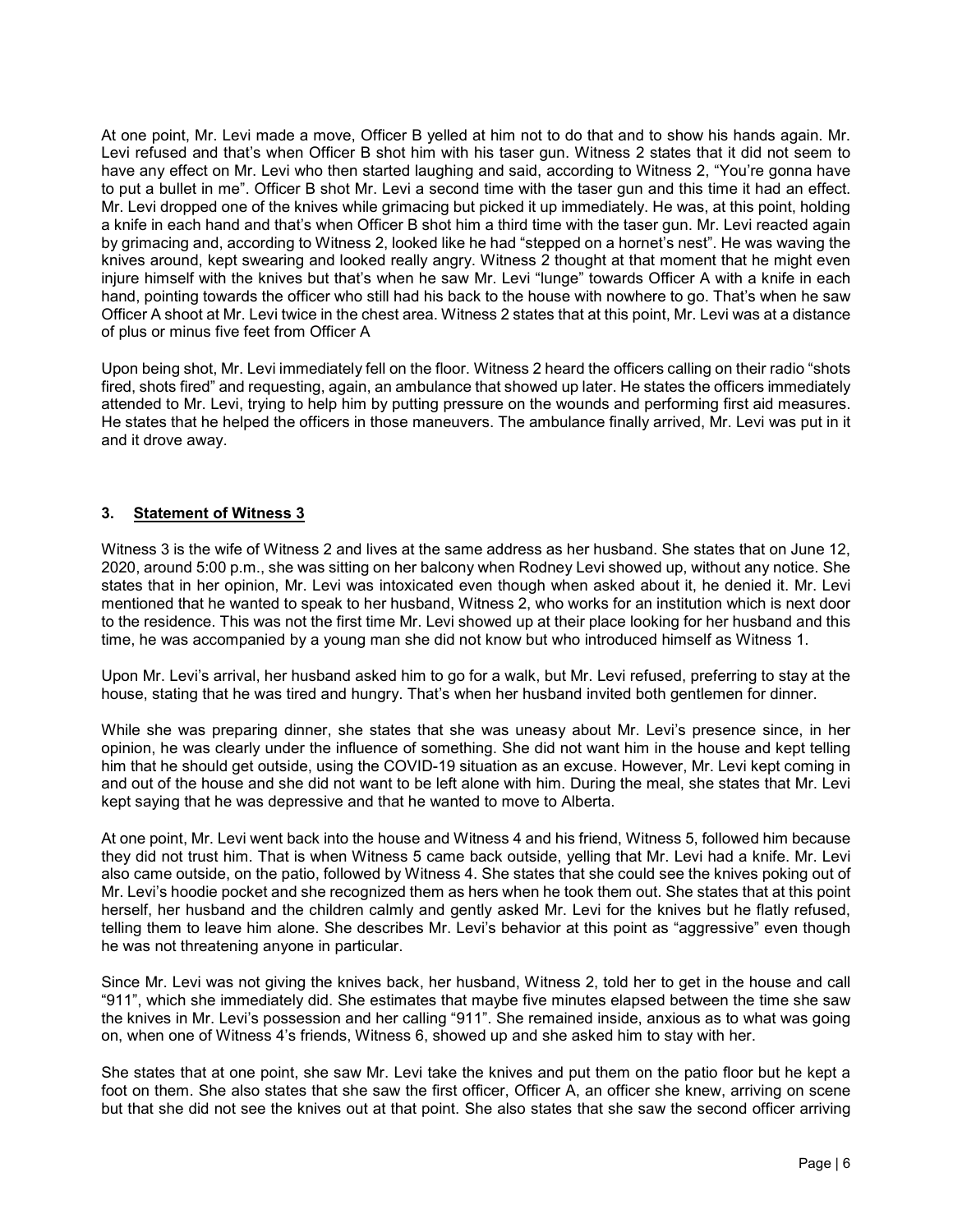and that both of them took their place on the patio, one on each level and that there was about three to four feet between them and Mr. Levi. She states that at this point, Mr. Levi had his hands in his hoodie's central front pocket, where the knives were. She was able to see all that because she was looking through the kitchen window with Witness 6 and Witness 4, who had come to join them. However, because the window was shut, she could not hear clearly what was being said on the patio.

She, however, states that at one point, the voices became louder and she believes the officers were telling Mr. Levi to drop his weapons and to show his hands. It's at this moment that she saw Officer B shoot at Mr. Levi with his taser gun, a shot that according to her did not seem to be successful. She saw Officer B shoot with his taser a second time and states that Mr. Levi nearly fell. She saw the officer shoot with his taser a third time, Mr. Levi nearly falling again but grabbing the second knife that she assumes he had let go of seconds before. She saw Mr. Levi going towards Officer A but at this point, she looked elsewhere for a moment and heard three sounds she describes as "pop, pop, pop" but she is not sure. When she looked back, she saw Mr. Levi fall on the floor. She then went out on the patio and saw that the officers were providing first aid measures to Mr. Levi. She states that she heard Officer B tell Officer A that he did what he had to do. The ambulance then arrived and the emergency personnel left with him.

## **4. Statement of Witness 4**

Witness 4 is a close relative of Witness 2 and his wife, Witness 3, and lives with them on Boom Road. On June 12, 2020, he was at work and came back to his residence around 5:00 p.m. Upon arrival, he noticed the presence of Witness 1 whom he did not know. They introduced themselves to each other and went into the house where he saw his father' Witness 2 discussing with Rodney Levi in the living room. He knew who Mr. Levi was since Mr. Levi would show up at church from time to time.

At one point, everybody got out of the house and Mr. Levi was saying that him and Witness 1 should leave. However, he changed his mind saying he needed to speak to Witness 2. Witness 2 suggested a walk but Mr. Levi refused, saying he was hungry and thirsty. That's when Witness 2 invited both Mr. Levi and Witness 1 for dinner, which they accepted.

While Witness 3 was working on the supper, himself, Witness 5 and Witness 1 went to the store to get some beer, which they drank in the garage upon their return. Everybody then went on the patio to eat.

He states that he was wary of Mr. Levi who looked like he was under the influence of something. He mentions that after dinner, he saw Mr. Levi go into the house and decided to follow him, not trusting what he could do. That's when he saw that Mr. Levi had two knives that he took out of the front pocket of a red hoodie that he was wearing. At this point, Witness 5 who was with him, also saw the knives and yelled "knife, knife".

Everybody, including Mr. Levi, got out of the house and people were asking Mr. Levi to let go of the knives. He was refusing to do so and became, according to Witness 4, more aggressive, angry, perturbed, noncooperating and "depressive". That's when Witness 2 told Mr. Levi to keep the knives but to leave. Mr. Levi refused.

That's when he heard Witness 2 tell Witness 3 to get inside the house, to lock the door and call 911. Witness 5 also told him (Witness 4) to go in the garage and call the police, which he did. According to Witness 4, Mr. Levi looked depressed and as someone who "wanted to die". Mr. Levi was nervous, chain smoking and kept asking for an ambulance.

While waiting for the police to show up, one of his friends, Witness 6, arrived on the premises. Witness 4 told Witness 6 to go inside the house and go see Witness 3. Witness 6 agreed and went to the kitchen to meet with Witness 3. Witness 4 states that the first police officer to show up at the residence, Officer A, arrived about ten minutes after the initial 911 call. He states that Officer A greeted Mr. Levi with words like, "Hey Rodney,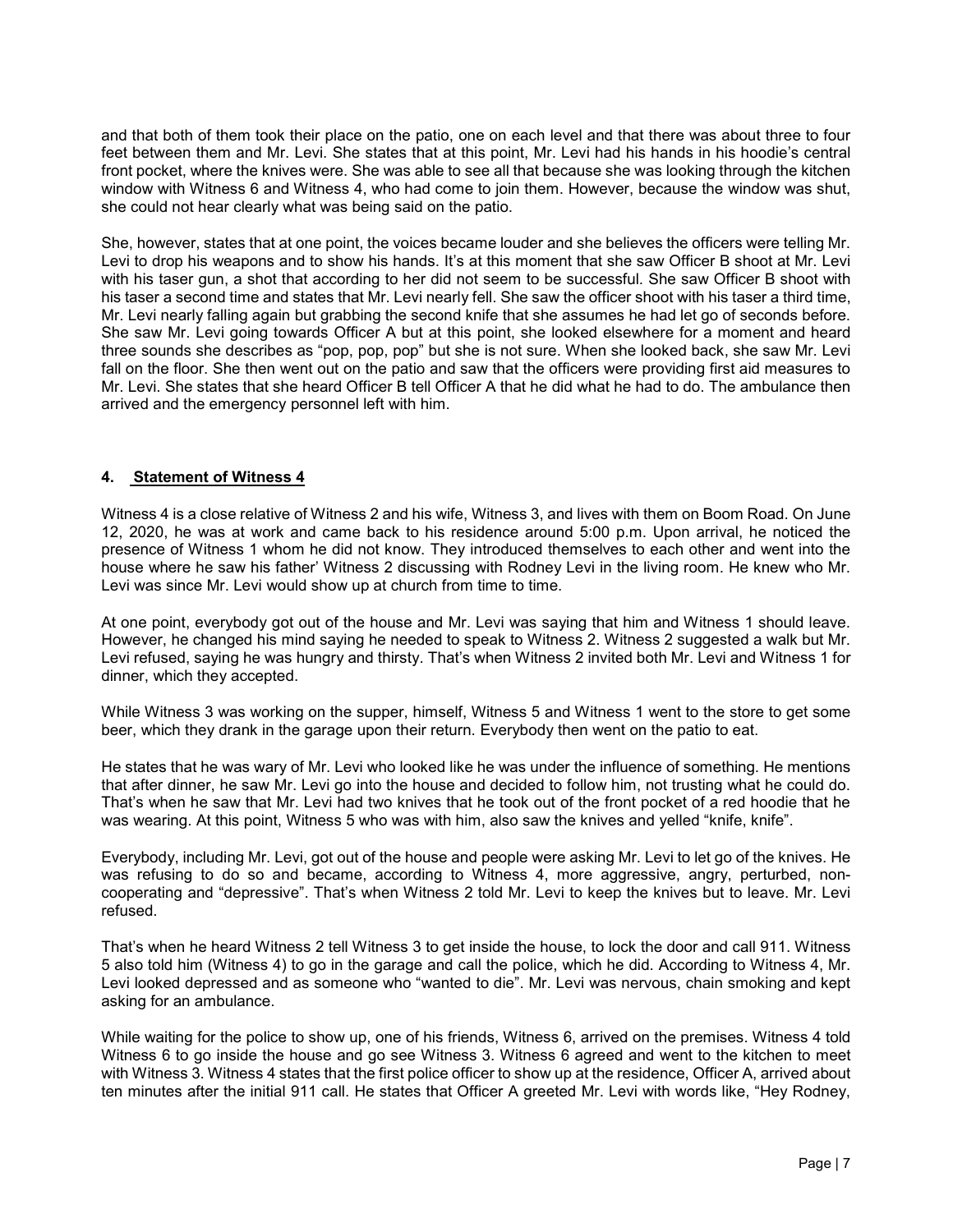what's going on man? How're you doing today?" Witness 4 states that Mr. Levi did not seem surprised by the arrival of the officer. At this moment, Mr. Levi had two knives in his hands. That's when he (Witness 4) went inside to join Witness 3 and Witness 6 in the kitchen where they were watching what was going on on the patio.

He states that the second officer, Officer B arrived maybe five minutes after Officer A. He could not hear what was being said since the kitchen window was closed but both officers, Mr. Levi, Witness 2, Witness 5 and Witness 1 were all on the patio. At one point, the tone of voices went up and he could hear the officers asking Mr. Levi to drop the knives. He could see Mr. Levi holding both knives in his hands and waving them in an uncoordinated fashion.

He states that at this point, he saw Officer B shoot Mr. Levi with his taser gun. He saw Officer B shoot a second taser shot. Mr. Levi dropped one knife, stumbled, bent over and picked up the knife again almost immediately. He saw the third taser shot making contact with Mr. Levi who then, according to Witness 4's statement, "charged" towards Officer A. He heard two gun shots and estimates that at this time, Mr. Levi was maybe two to three feet away from Officer A.

# **5. Statement of Witness 5**

Witness 5 is a young man who lives with Witnesses 2, 3 and 4's family. On June 12, 2020, he came back from work around 5:00 p.m. He states that maybe ten minutes after, Rodney Levi (who he knew) and Witness 1 (who he did not know) showed up at the residence on Boom Road. Witness 5 believes, based on his own experiences, that Mr. Levi was then under the influence of drugs.

Witness 5 states, like the other witnesses, that at one point Witness 2 invited both Mr. Levi and Witness 1 to stay for dinner. While they were eating, he noticed that Mr. Levi kept walking and was going in and out of the house. When Mr. Levi went in the house again, he decided to follow him since "he did not trust him". Once inside, he noticed that Mr. Levi had two kitchen knives that he suspects he took from the kitchen. He saw Mr. Levi get out of the house, with the knives in his hands and saw him put them in the front pocket of a red hoodie he was wearing. He heard Mr. Levi say the knives were his and that he was the one who brought them, which was not true.

Witness 1 would then have tried to calm Mr. Levi down. That's when Witness 5 told Witness 4 to call the police.

When the first officer arrived, Mr. Levi was on the patio, by the bannister. The officer, Officer A, was calm and asked Mr. Levi what was going on. He was, according to Witness 5's statement, trying to de-escalate the situation. Mr. Levi kept saying that he was depressive and was having a bad day. Everything was looking calm and that's when Mr. Levi asked several times for an ambulance. Witness 5 states that the officer agreed and called for an ambulance on the radio.

A second officer, officer B, arrived and both officers were talking to Mr. Levi. Witness 5 states that Officer A told Mr. Levi that he would need to apprehend him under the *Mental Health Act* for his own safety and offered to him to go sit in the police cruiser while waiting for the ambulance, but this to no avail. He states that at one point, he saw Officer B take his taser gun out and shoot at Mr. Levi but with no effect, even seeing Mr. Levi removing the taser plugs from his hoodie. He says he heard Mr. Levi say, "You're gonna have to put a bullet in me". He saw Mr. Levi being shot a second time with the taser gun while the officers were yelling at him to drop the knives which at this point Mr. Levi was holding in his hands. He states that Mr. Levi was very agitated and upon being shot a second time with the taser gun, dropped one knife that he picked back up immediately. Mr. Levi was then shot by Officer B with the taser a third time, at which point Witness 5 says that Mr. Levi "lunged" toward Officer A who was then only a few feet away on the patio, with his back towards the house. He says Officer A then shot Mr. Levi twice with his firearm and that Mr. Levi immediately fell on the floor. He also states that before shooting at Mr. Levi, Officer A did ask his colleague, "Do I have to do this", looking like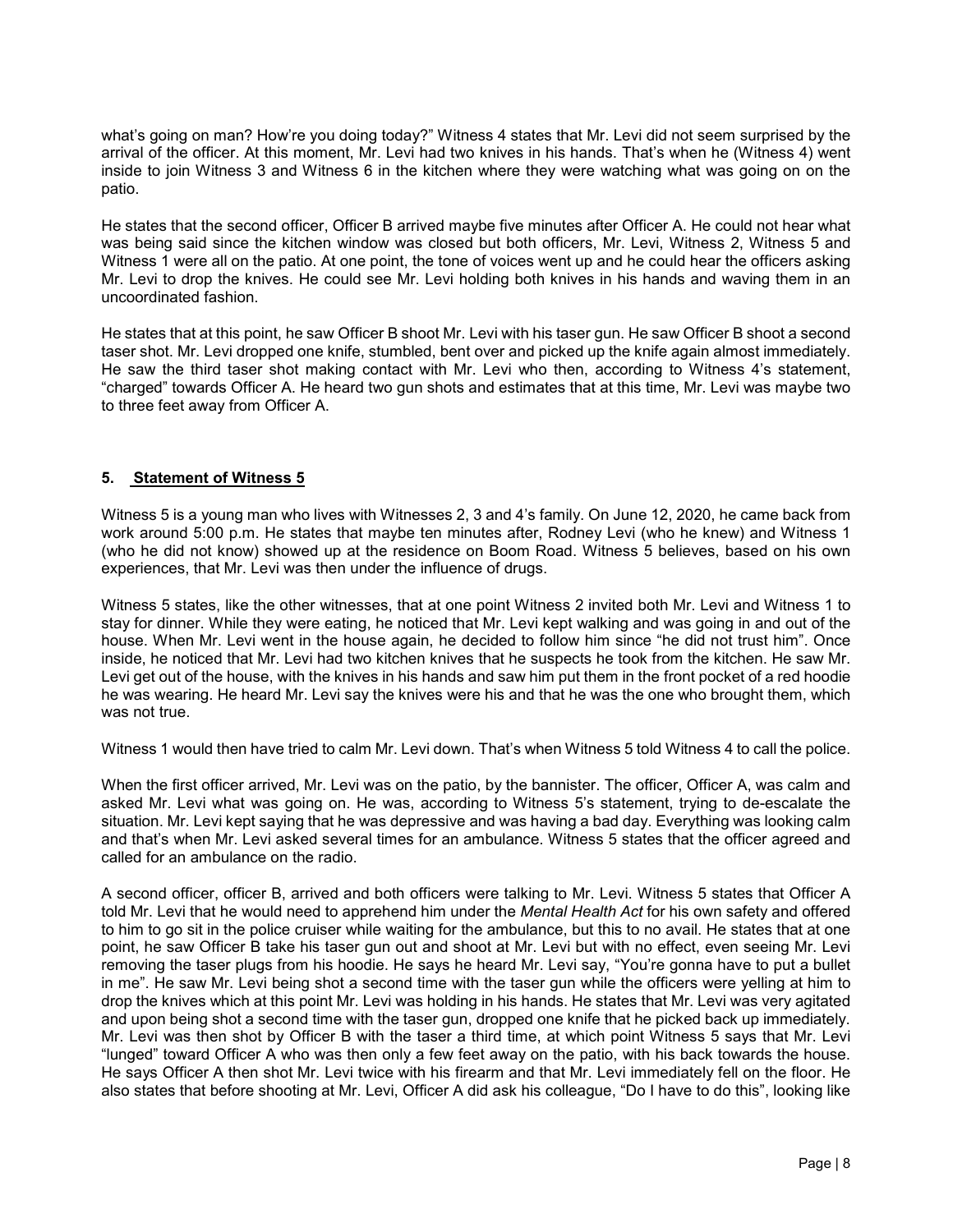he really did not want to have to do that. When all of this was happening, Witness 5 states that he was only a few feet away from the scene.

## **6. Statement of Witness 6**

Witness 6 is a friend of Witness 4 and Witness 5. On June 12, 2020, he showed up at Witnesses 2, 3, 4 and 5's residence while the situation was going on and the 911 service had already been called. Upon arrival, his friend Witness 4 told him to get in the house and go keep company to Witness 3. Witness 3 had taken refuge in the kitchen. That's what Witness 6 did, and, in his statement, he basically describes the same thing that the other witnesses are saying: He saw Mr. Levi with the knives out, he saw the officers trying to convince him to drop the knives, he saw the three taser shots, he heard the two gun shots and he saw Mr. Levi fall to the floor. What is interesting in Witness 6's testimony though is the fact that he filmed a good part of the event with his cell phone. I will get back to this evidence, that I have named "the Witness 6 video", down below.

## **7. Report of Officer A**

In his report of the events, Officer A states that on June 12, 2020, around 19:10, he received a call from his dispatch about a man who would be armed with knives, taken from a residence. The suspect was Rodney Levi and the complainant Witness 3. He did not know Mr. Levi personally but was aware that Mr. Levi had had dealings with the police before. While in route to Witnesses 2, 3, 4 and 5's residence, he decided he might need back up and called for same. Officer B then told him that he would meet him at Witnesses 2, 3, 4 and 5'st residence.

Because knives were involved, Officer A evaluated the risk as "high" and he was worried for the civilians present. He was familiar with the location and knew Witnesses 2, 3, 4 and 5 from previous dealings. Once he arrived, a few minutes later, he saw four people on the back patio, including a man wearing a red hoodie shirt, who was leaning on the bannister on the upper level of the patio. On the lower level, three steps down, he recognized Witnesses 2 and 5. He also noticed the presence of a third person, unknown to him, on the upper level (Witness 1). The fourth man was Rodney Levi, who he assumed was the subject of the complaint. Considering the situation, he decided to intervene even if his back up had not still arrived.

Officer A states that he believes the man wearing the red hoodie saw him arrive. He describes him as calm looking and smoking a cigarette. Officer A got out of his police cruiser, walked to the patio and climbed on the second step (out of three steps) going to the upper level while keeping a safe distance. He noticed Witness 2 tell Witness 3 to stay inside.

Witness 2 told Officer A that Rodney Levi, the one wearing the red hoodie, "was having a tough day". Officer A decided to engage Mr. Levi verbally by asking him what was going on. Levi answered that he was having a bad day and couldn't live like this anymore. He could see that Mr. Levi had something in his hoodie's front pocket but could not identify what it was. That's when he asked Mr. Levi where he would have taken the knives. Mr. Levi answered back that he found them by the side of the road and that he needed an ambulance. Officer A told Mr. Levi that one was on its way and would arrive shortly. Notwithstanding that, Officer A called again for an ambulance in front of Mr. Levi and told dispatch that it would probably end in a *Mental Health Act* apprehension. He then asked Mr. Levi if he wanted to hurt himself and Mr. Levi said that he was thinking about it. Officer A then told Mr. Levi that because of his answer, he would have to apprehend him and to give him the knives he knew he had. Mr. Levi did not comply. That's when Officer B arrived on scene and Mr. Levi repeated his request for an ambulance. Officer B confirmed that one was on the way. At this moment, Officer A saw Mr. Levi put one hand in his hoodie's pocket. He ordered him to take his hand out of his pocket but Mr. Levi did not comply. Officer B took his taser gun out and kept it on his side, pointed towards the ground. Mr. Levi then took his hand out of his pocket, holding a pack of cigarettes and lit one up.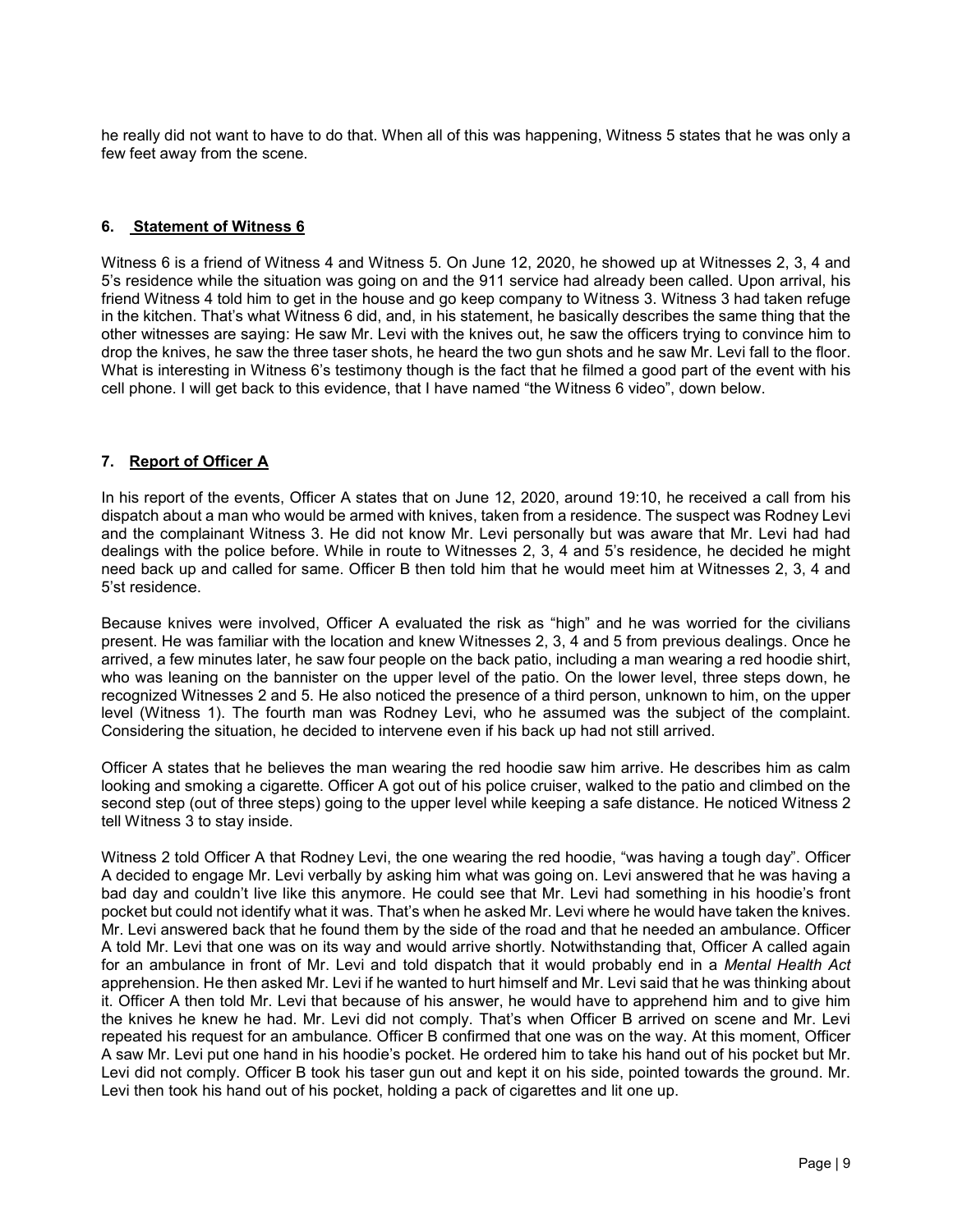Officer B then asked Mr. Levi to put his hands on his head so he would be able to retrieve the knives himself. Mr. Levi looked as if he was going to obey and Officer A took a step towards Mr. Levi. That is when Mr. Levi swiftly put his hands back in his hoodie's front pocket and pulled out two large knives. Officer A took out his firearm and told Witness 2 and Witness 5 to move and take cover. At this point, Officer B kept yelling at Mr. Levi to drop the knives but Mr. Levi was ignoring the commands.

Officer B then took his taser gun and shot at Mr. Levi with said gun, without much effect. That is when Mr. Levi yelled, "You're gonna have to put a bullet in me". Officer B took a second shot at Mr. Levi with his taser gun, this time more successfully but Mr. Levi was able to swipe the probes away. Officer B shot a third time with the taser gun and this time, Mr. Levi crunched up and dropped one of the knives. However, Mr. Levi again was able to get rid of the taser probes and picked up the knife almost immediately. He was at this point holding one knife in each hand, by their handles, and pointed them directly at Officer A, and looking very angry. Officer B yelled at his colleague by using Officer A's first name and Officer A states that's when he said to his colleague B "Do I have to?" wondering if there was any other option but to shoot Mr. Levi.

That is when Mr. Levi went toward Officer A aggressively and at this exact moment, Officer A realized that Mr. Levi was a "threat of death or grievous bodily harm" not only to him but also towards everybody else present on the patio. When Mr. Levi took a step towards Officer A, he was maybe three to five feet away and he felt he had no other option but to discharge his firearm. Mr. Levi was hit twice with bullets he fired, in the chest area or, like he describes it, "the body mass". Mr. Levi immediately fell to the ground, dropping the knives.

That is when Officer B yelled, "shots fired, shots fired" and it was clear Mr. Levi was no longer a threat. Both officers immediately started first aid measures and continued until emergency ambulance personnel arrived and Mr. Levi was put in an ambulance.

# **8. Statement of Officer B**

Officer B's statement basically repeats what Officer A states in his report. Upon his arrival at Witnesses 2, 3, 4 and 5's residence, he confirms that he and Officer A tried many times to convince Mr. Levi to drop his knives but without success. He confirms that at one point, Mr. Levi took the knives out of his hoodie's pocket and was refusing to let them go. Officer B was then on the patio, with Officer A and three civilians. That is when he took his taser gun out for the second time. According to Officer B, Mr. Levi had at this point a strange look and took the knives out in what he described as a threatening way. That is when the officer decided to shoot Mr. Levi with his taser gun, trying to subdue him, for a total of three times, without the desired effect. After the third taser shot, Mr. Levi got rid of the taser probes that had make contact with him and was "enraged". Officer B yelled at his partner using his first name and what he saw was Mr. Levi lunging towards his colleague Officer A, who was only a few feet away from Mr. Levi, the blades of the knives in Officer A's direction. Officer A then used his firearm and shot the suspect twice and Mr. Levi immediately fell on the patio's floor. Officer B then yelled, "shots fired, shots fired" on his radio and proceeded to give first aid treatment to Mr. Levi. Officer A helped him, as well as Witness 2, until the ambulance personnel arrived on scene. Mr. Levi was then put in an ambulance and driven to the hospital where his death was pronounced, shortly after arrival.

# **9. The Witness 6 video**

The video captured by witness 6 lasts only 37 seconds but confirms what the witnesses have stated in their statements. When it starts, you can see Officer B on the patio's upper level, aiming with his taser gun at Mr. Levi. At 00:03, Officer B is aiming at Mr. Levi who, in the estimation of this writer, stands maybe six feet away. Mr. Levi at this point has both knives in his hands, the knives pointing towards the ground. At 00:14, we can see the Officer B shooting his taser at Mr. Levi, who reacts with a lot of stepping around and flailing. At 00:19, you can see Mr. Levi being tasered a third time by the taser held by Officer B. Mr. Levi drops one of his knives to the ground but picks it up immediately. He now holds both knives, one in each hand, parallel to the ground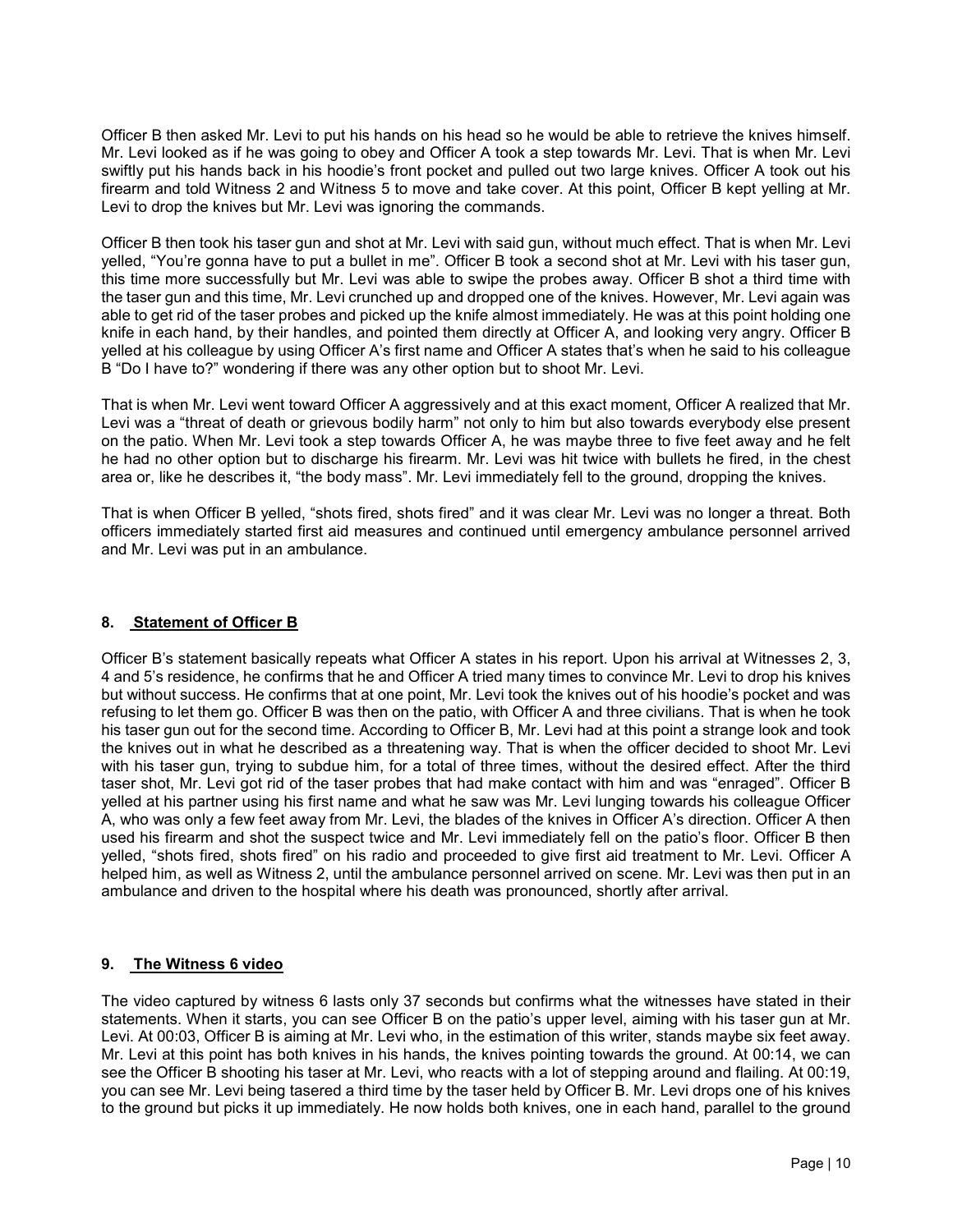and aimed directly in Officer A's direction. Officer A does not appear on the screen. At 00:22, you can see Mr. Levi moving in the direction of where Officer A is standing, knives out and at 00:23, you can hear two shots being fired. At 00:26, you can see Mr. Levi on the floor, lying on his left side. The video ends with Officer B walking towards Mr. Levi.

## **10. Statement of Witness 7**

Witness 7 is a close relative of Mr. Rodney Levi. While she was not an actual witness to the event of June 12, her statement is, in the opinion of this writer, quite important when comes the time to ascertain Rodney Levi's state of mind and intent on June 12.

According to Witness 7, Rodney Levi was living with her and her wife between June 9 and June 12, 2020. She states that she saw and talked with Mr. Levi on the  $9<sup>th</sup>$ , 10<sup>th</sup> and 12<sup>th</sup> of June. She describes him during this period as being severely depressed. He kept talking about suicide and more specifically about "suicide by RCMP" and was wondering if he would go to Heaven. Witness 7 noted that Rodney was not talking about "suicide by cops" but specifically about "suicide by RCMP". She states that this is all he was talking about. Her exact words are "that's all he talked about, suicide by RCMP". She tried to talk him out of it, going as far as to tell him that Heaven's gates would be closed to him if he did anything like that. She told him point blank that she was not okay with his ideas of suicide by RCMP and told him so. But she also states that this was all Mr. Levi was talking about. According to her, Mr. Levi left her place in the afternoon of June 12. She never saw him after that.

#### **11. The autopsy and toxicology reports**

Not surprisingly, the autopsy report confirms that Mr. Levi died from gun shot wounds to the chest, with perforation of the right lung, a laceration of the heart's right ventricle and of the dome of the liver. As for the toxicology report, it confirmed the presence of chemical substances in Mr. Levi's body, notably traces of amphetamine and methamphetamine.

### **12. Summary of the evidence**

It is this writer's conclusion, based on the evidence on hand, that on June 12, 2020, Rodney Levi was severely depressed. He had been talking about suicide with Witness 7 for days and more specifically about "suicide by RCMP".

As for the version of events as to what happened at the residence, it is basically unanimous:

- a) four civilian witnesses (Witnesses 2, 3, 4 and 5) all say that when they saw Mr. Levi first, he looked like he was under the influence of something;
- b) the civilian witnesses are all saying that Mr. Levi took knives from Witnesses 2 and 3's kitchen, was waiving them around, was refusing to let them go and that the situation was dangerous;
- c) the civilian witnesses are all saying that when the police showed up, the officers were calm and were trying to defuse the situation;
- d) the witnesses are all in agreement that the situation got worse when Mr. Levi kept refusing to surrender the knives and was waiving them around;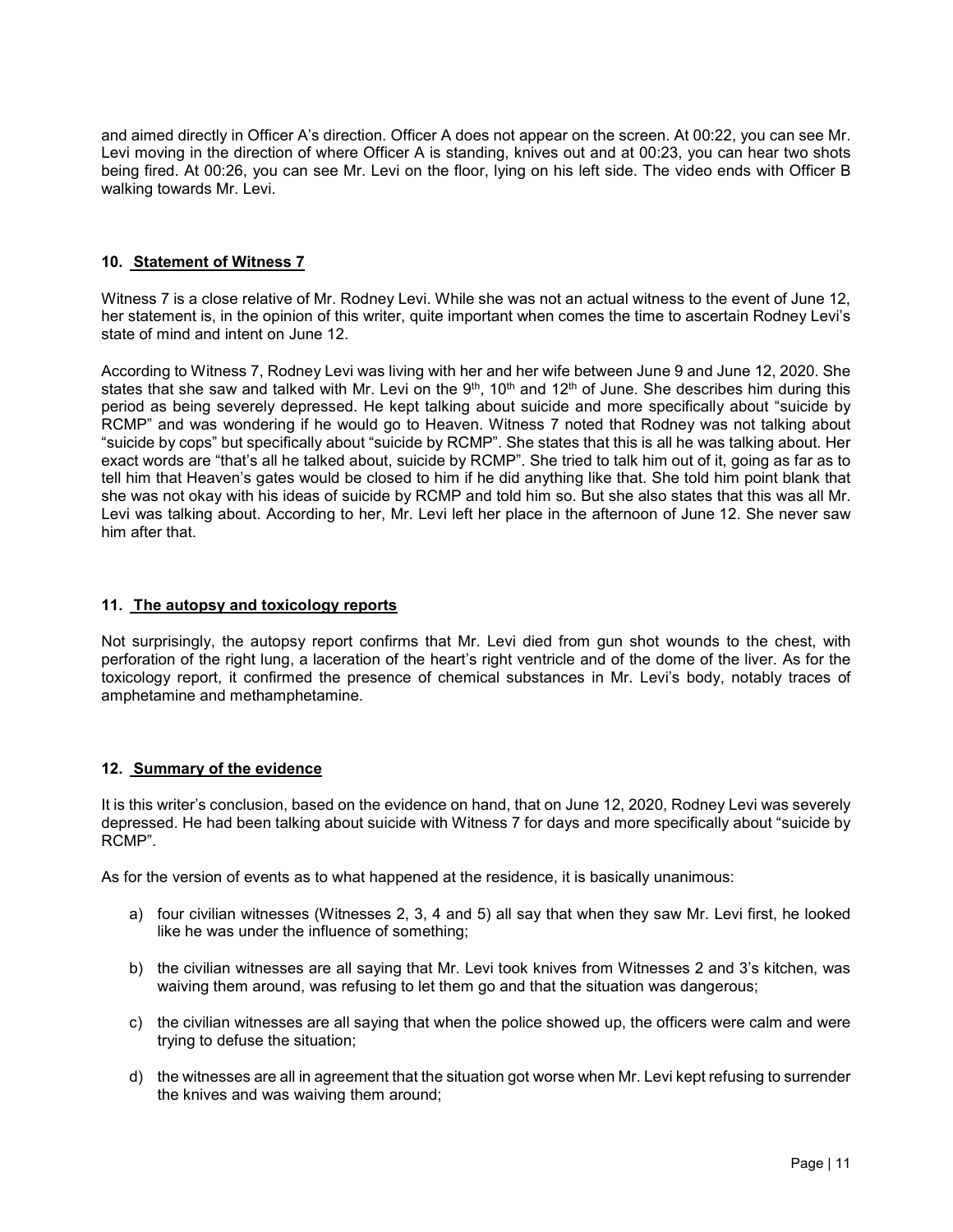- e) the witnesses all agree that Officer B shot at Mr. Levi three times with his taser gun;
- f) the witnesses all agree that the first taser shot did not have any effect on Mr. Levi, with some witnesses saying that at this moment, Mr. Levi would have said something like "you'll have to put a bullet in me" or words to that effect;
- g) the versions are different as to when Mr. Levi would have dropped a knife. Some say after the second taser shot, some say after the third. However, all witnesses are in agreement that after Mr. Levi dropped one of the knives, he picked it up back almost immediately;
- h) all witnesses are in agreement that after the last taser shot, Mr. Levi went in Officer A's direction, with the knives pointing directly at him. Some describe his move as a "step", other as "lunging" with one witness describing the move as a "charge";
- i) all witnesses are in agreement that it is at this point that Officer A discharged his firearm while being only a few feet away from Mr. Levi and that the officer had his back to the house.

To summarize, on the fateful day, Mr. Levi went to Witnesses 2, 3, 4 and 5's residence where he grabbed two large knives and refused to let them go. The RCMP, at the request of the residence's inhabitants, was called and the officers who responded to the call tried to persuade him to put the knives down, but he refused. He was wielding the knives in a threatening manner. Officer B felt he had no choice but to use his taser gun against Mr. Levi, for a total of three times. The taser had no effect and at one point Mr. Levi said, "You're gonna have to put a bullet in me". According to several witnesses, Mr. Levi at one point went toward Officer A who seemed like he was agonizing at the idea of having to use his firearm against Mr. Levi. Officer A was heard by witnesses saying something like, "Do I really have to do this?" This writer concludes that when Mr. Levi lunged toward Officer A with both knives pointing in his direction, standing a mere four to six feet away, that Officer A had no other option but to use lethal force, to protect himself and the other people present.

# **13. Legal analysis**

The question to be answered is whether or not the conduct of both officers on June 12, 2020 denotes a criminal act.

In order to recommend criminal charges against someone, PPS is bound by the law as well as its charging policy. This Policy can be found as Policy 11 of the Public Prosecution Operational Manual. This policy states:

# *"2.1 The Evidential Test*

*The Crown Prosecutor must be satisfied that there is evidence to provide a reasonable prospect of conviction against each alleged offender on each charge. Whether the evidence establishes a reasonable prospect of conviction is an objective determination the Crown Prosecutor makes by considering whether an impartial trier of fact properly directed in accordance with the law, is more likely than not to convict the accused on the offence charged based on the evidence available. In applying the evidential test, the Crown Prosecutor shall consider all material evidence. The Crown Prosecutor must consider and determine whether the evidence can be used and is reliable. The Crown Prosecutor must also consider what the defence case may consist of and how it is likely to affect the prosecution case.* 

*The Crown Prosecutor must draw on his or her experience to evaluate how strong the case is likely to be when presented in Court."* (emphasis added).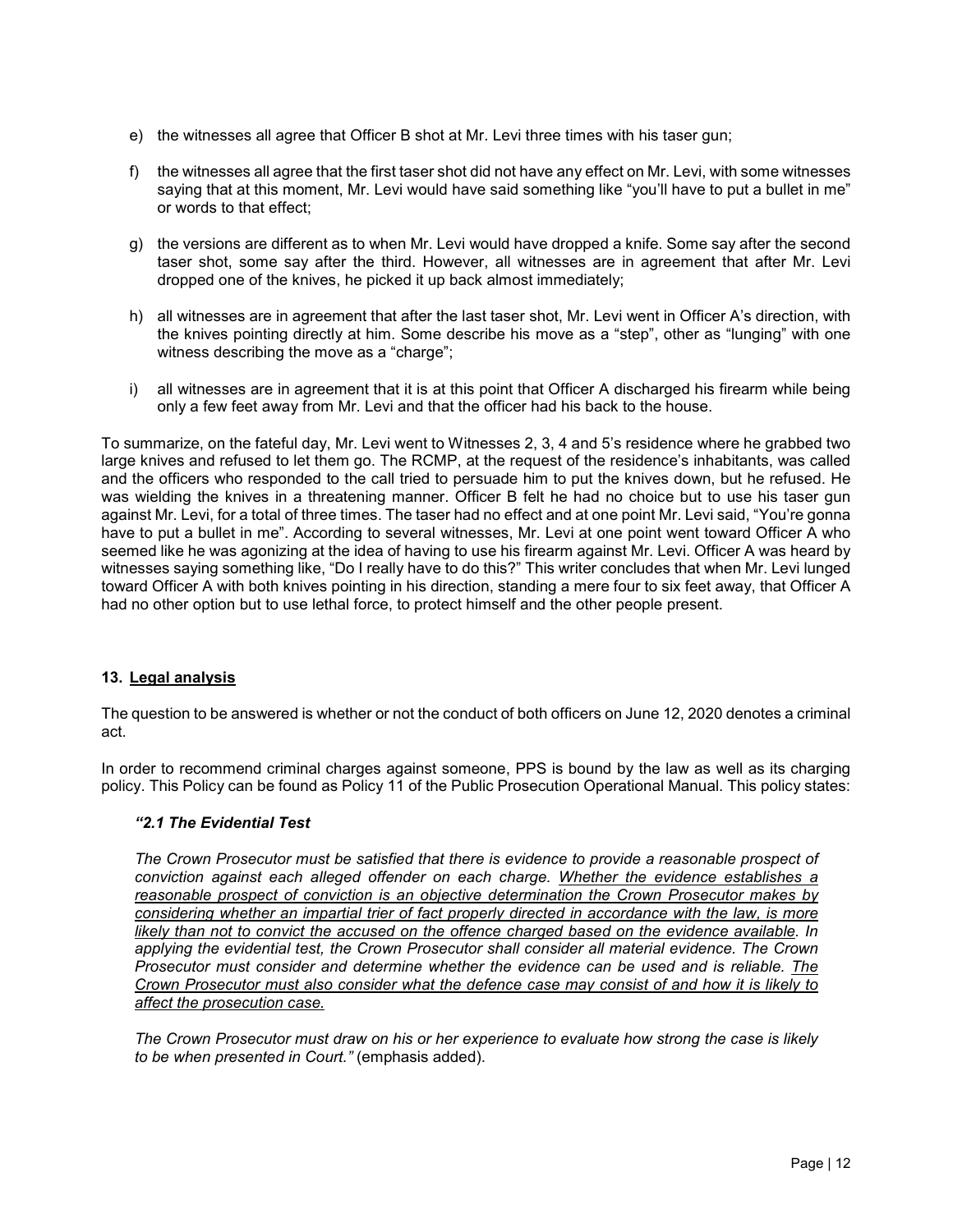As such, a prosecutor needs to decide "whether an impartial trier of fact properly directed in accordance with the law, is more likely than not to convict the accused charged based on the evidence available."

It is clear in my opinion that Mr. Levi was the victim of homicide at the hands of Officer A. Section 222 of the Criminal Code defines homicide as follows:

*222 (1) A person commits homicide when, directly or indirectly, by any means, he causes the death of a human being.*

### *Kinds of homicide*

*(2) Homicide is culpable or not culpable.*

#### *Non culpable homicide*

*(3) Homicide that is not culpable is not an offence.*

#### *Culpable homicide*

*(4) Culpable homicide is murder or manslaughter or infanticide.*

#### *Idem*

*(5) A person commits culpable homicide when he causes the death of a human being,*

*(a) by means of an unlawful act;*

*(b) by criminal negligence;*

*(c) by causing that human being, by threats or fear of violence or by deception, to do anything that causes his death; or*

*(d) by wilfully frightening that human being, in the case of a child or sick person.*

### *Exception*

*(6) Notwithstanding anything in this section, a person does not commit homicide within the meaning of this Act by reason only that he causes the death of a human being by procuring, by false evidence, the conviction and death of that human being by sentence of the law.*

*R.S., c. C-34, s. 205*

But, as quoted above, not all homicides are culpable homicides. In the matter at hand, section 34 of the Criminal Code, re "Defence of person" and section 25, re "Protection of persons acting under authority" are applicable. Those sections read as follows:

#### *"Defence — use or threat of force*

*34 (1) A person is not guilty of an offence if*

*(a) they believe on reasonable grounds that force is being used against them or another person or that a threat of force is being made against them or another person;*

*(b) the act that constitutes the offence is committed for the purpose of defending or protecting themselves or the other person from that use or threat of force; and*

*(c) the act committed is reasonable in the circumstances.*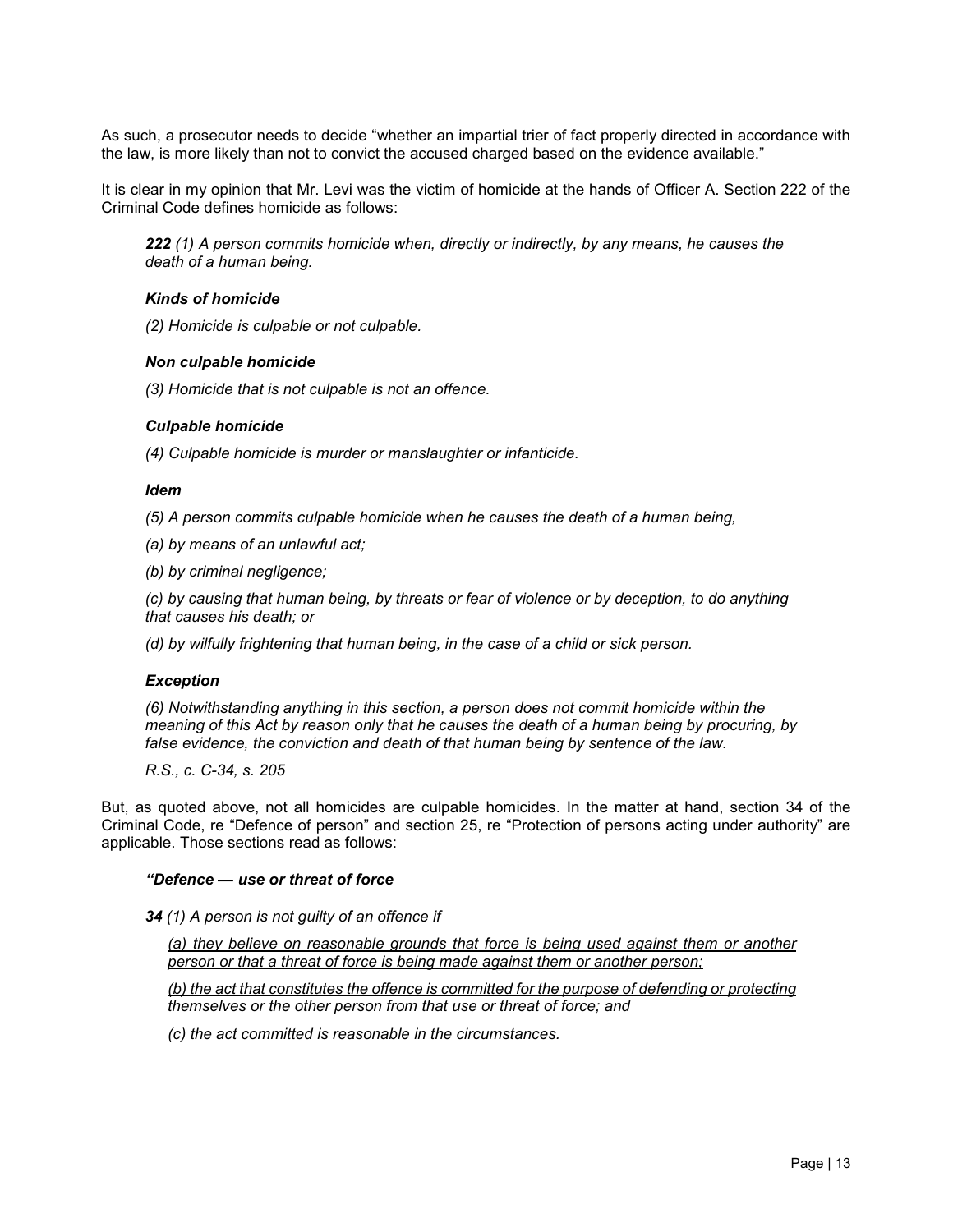## *Factors*

*(2) In determining whether the act committed is reasonable in the circumstances, the court shall consider the relevant circumstances of the person, the other parties and the act, including, but not limited to, the following factors:*

*(a) the nature of the force or threat;* 

*(b) the extent to which the use of force was imminent and whether there were other means available to respond to the potential use of force;*

*(c) the person's role in the incident;*

*(d) whether any party to the incident used or threatened to use a weapon;* 

*(e) the size, age, gender and physical capabilities of the parties to the incident;*

*(f) the nature, duration and history of any relationship between the parties to the incident, including any prior use or threat of force and the nature of that force or threat;*

*(f.1) any history of interaction or communication between the parties to the incident;*

*(g) the nature and proportionality of the person's response to the use or threat of force; and*

*(h) whether the act committed was in response to a use or threat of force that the person knew was lawful.* (Emphasis added).

#### *No defence*

*(3) Subsection (1) does not apply if the force is used or threatened by another person for the purpose of doing something that they are required or authorized by law to do in the administration or enforcement of the law, unless the person who commits the act that constitutes the offence believes on reasonable grounds that the other person is acting unlawfully.*

*R.S., 1985, c. C-46, s. 341992, c. 1, s. 60(F)2012, c. 9, s. 2*

### *Protection of persons acting under authority*

*25 (1) Every one who is required or authorized by law to do anything in the administration or enforcement of the law*

- *(a) as a private person,*
- *(b) as a peace officer or public officer,*
- *(c) in aid of a peace officer or public officer, or*
- *(d) by virtue of his office,*

*is, if he acts on reasonable grounds, justified in doing what he is required or authorized to do and in using as much force as is necessary for that purpose. (…)* 

#### *When not protected*

*(3) Subject to subsections (4) and (5), a person is not justified for the purposes of subsection (1) in using force that is intended or is likely to cause death or grievous bodily harm unless the person believes on reasonable grounds that it is necessary for the self-preservation of the person or the preservation of any one under that person's protection from death or grievous bodily harm."* (Emphasis added).

It is this writer's opinion that on the tragic evening of June 12, 2020, Officer A did believe, on reasonable grounds, that force or a threat of force was being used against him by Mr. Levi and that he shot at Mr. Levi for "the purpose of defending or protecting" himself and others and that his actions were reasonable under the circumstances, circumstances which I would qualify as dire.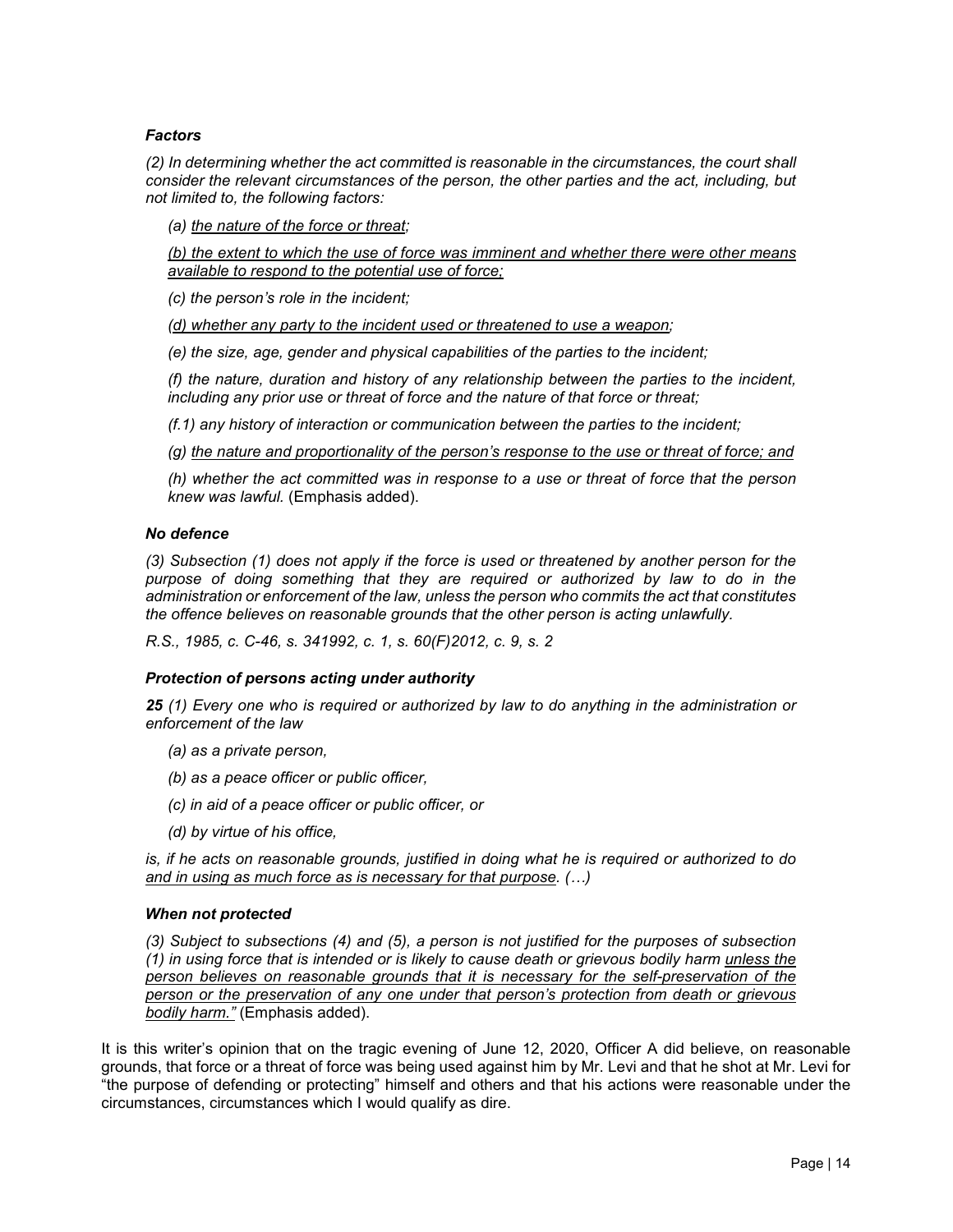It is also this writer's opinion that, as per subsection 25(1) of the Criminal Code, that Officer A was justified in "doing what is required or authorized to do and in using as much force as is necessary for that purpose".

One should also keep in mind what the Supreme Court of Canada stated in *R. v. Nasogaluak*, 2010 SCC 6, [2010] 1 SCR 206, where the Court declared the following, in paragraphs 33 to 35:

 "*[33] The legal constraints on a police officer's use of force are deeply rooted in our common law tradition and are enshrined in the Criminal Code. This case engages s. 25 of the Code, the relevant portions of which are reproduced below:*

*25. (1) Every one who is required or authorized by law to do anything in the administration or enforcement of the law*

*(. . .*

*(b) as a peace officer or public officer,* 

*. . .*

*is, if he acts on reasonable grounds, justified in doing what he is required or authorized to do and in using as much force as is necessary for that purpose.*

*. . .*

*(3) Subject to subsections (4) and (5), a person is not justified for the purposes of subsection (1) in using force that is intended or is likely to cause death or grievous bodily harm unless the person believes on reasonable grounds that it is necessary for the self*‑*preservation of the person or the preservation of any one under that person's protection from death or grievous bodily harm.* (Emphasis added).

*[34] Section 25(1) essentially provides that a police officer is justified in using force to effect a*  lawful arrest, provided that he or she acted on reasonable and probable grounds and used only *as much force as was necessary in the circumstances. That is not the end of the matter. Section 25(3) also prohibits a police officer from using a greater degree of force, i.e. that which is intended or likely to cause death or grievous bodily harm, unless he or she believes that it is necessary to protect him- or herself, or another person under his or her protection, from death or grievous bodily harm.* (Emphasis added). *The officer's belief must be objectively reasonable. This means that the use of force under s. 25(3) is to be judged on a subjective-objective basis (Chartier v. Greaves, [2001] O.J. No. 634 (QL) (S.C.J.), at para. 59).* (…)

*[35] Police actions should not be judged against a standard of perfection. It must be remembered that the police engage in dangerous and demanding work and often have to react quickly to emergencies. Their actions should be judged in light of these exigent circumstances.*  (Emphasis added). *As Anderson J.A. explained in R. v. Bottrell (1981), 1981 CanLII 339 (BC CA), 60 C.C.C. (2d) 211 (B.C.C.A.):*

*In determining whether the amount of force used by the officer was necessary the jury must have regard to the circumstances as they existed at the time the force was used. They should have been directed that the appellant could not be expected to measure the force used with exactitude. [p. 218]* (Emphasis added).

In this writer's opinion, the conduct of Officer A on the evening of June 12, 2020 met those conditions. He was acting lawfully and was on scene to protect Witnesses 2, 3, 4 and 5's family and acquaintances. Mr. Levi seemed to be aware and to understand that the officer was going to apprehend him under the provincial *Mental Health Act*. Officer A was facing an individual who was acting erratically, who seemed to be under the influence of drugs and who had indicated before, though unbeknownst to Officer A, that he wanted to commit "suicide by RCMP". Mr. Levi was wielding two large knives in a threatening manner and was refusing to let them go and had been doing so for several minutes. Mr. Levi was heard saying words to the effect "You will have to